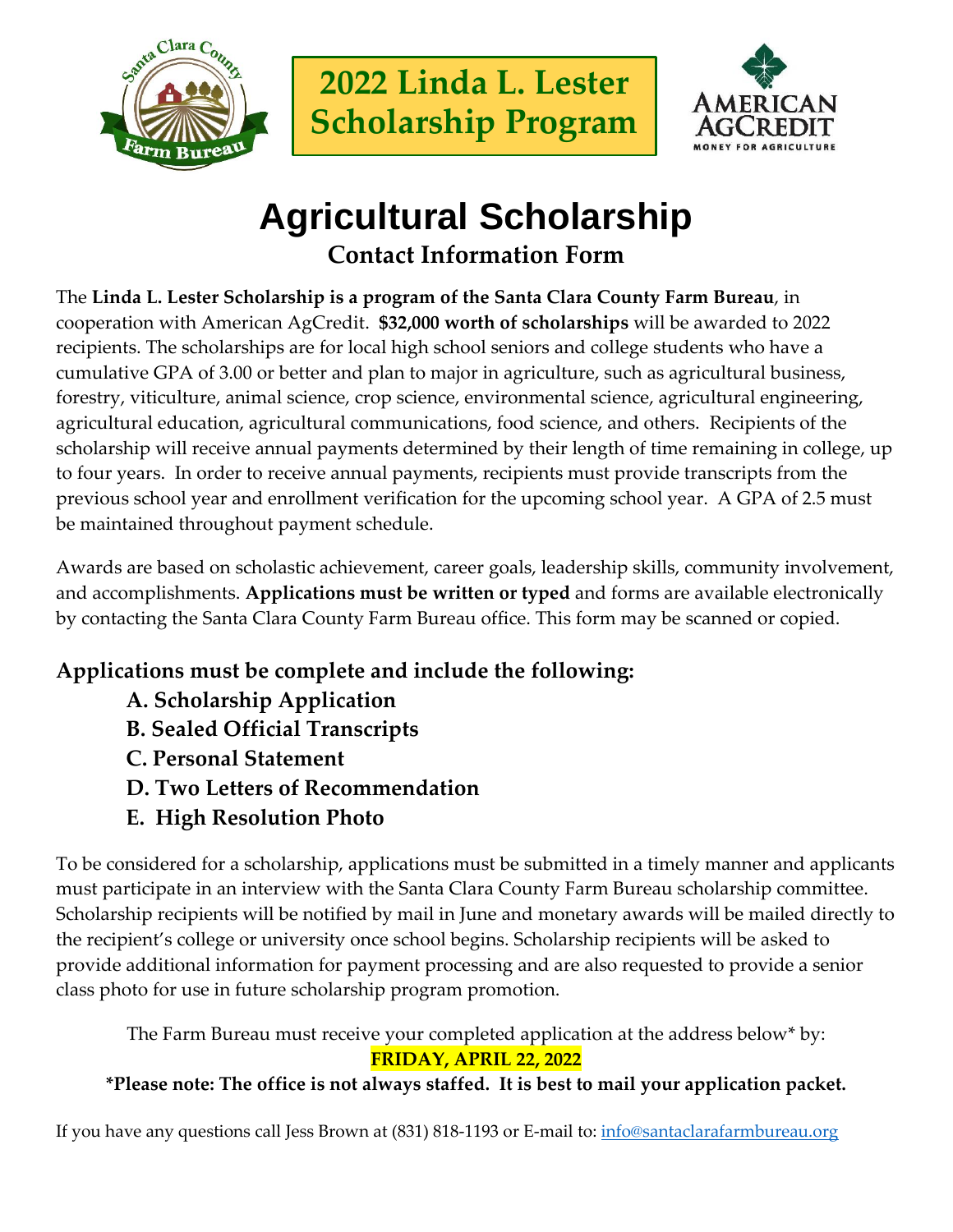### **APPLICATION FOR SCHOLARSHIP**

| 1. Name: ________________________                                            |       |                                                                                                          |  |
|------------------------------------------------------------------------------|-------|----------------------------------------------------------------------------------------------------------|--|
| Last                                                                         | First | Middle                                                                                                   |  |
|                                                                              |       |                                                                                                          |  |
|                                                                              |       |                                                                                                          |  |
|                                                                              |       |                                                                                                          |  |
|                                                                              |       |                                                                                                          |  |
| 4.                                                                           |       |                                                                                                          |  |
|                                                                              |       |                                                                                                          |  |
| 6.                                                                           |       |                                                                                                          |  |
|                                                                              |       |                                                                                                          |  |
|                                                                              |       |                                                                                                          |  |
| 9. List the colleges you have applied to if you are not presently attending: |       |                                                                                                          |  |
|                                                                              |       |                                                                                                          |  |
|                                                                              |       | 11. List any academic honor or scholarships you received in high school/college: __________________      |  |
|                                                                              |       |                                                                                                          |  |
|                                                                              |       | 13. Do you have experience in the agricultural industry? ______ If yes, describe briefly: ______________ |  |
|                                                                              |       | 14. Are you presently employed? _______ If so, give name and address of employer, hours worked per week  |  |
|                                                                              |       | 15. Do you expect to work during the coming summer vacation? _____ If so, supply Information as to such  |  |
|                                                                              |       | 16. If married, is your spouse employed? ______________ If so, annual earnings: ____________________     |  |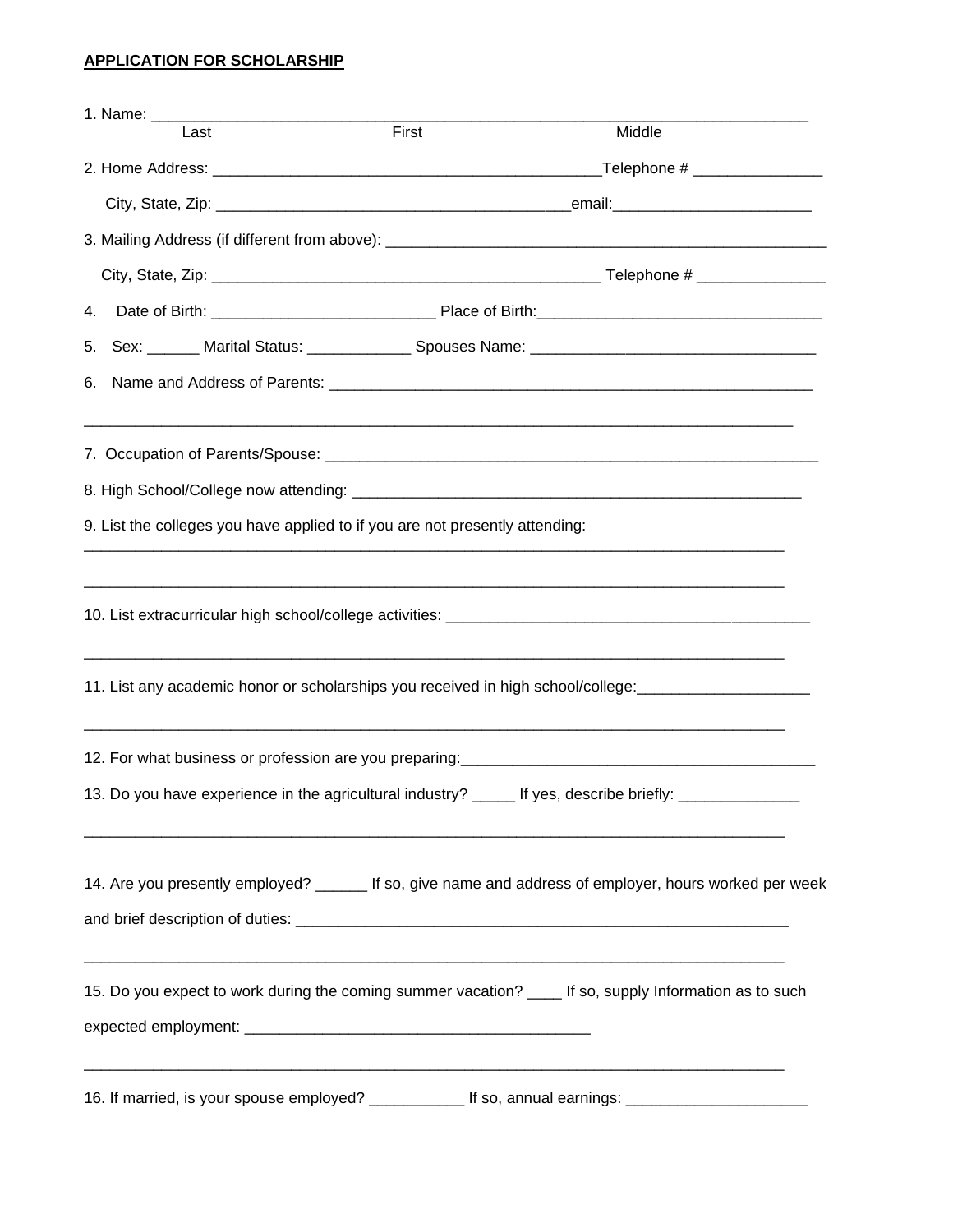17. Please state below you annual anticipated income and expenses for coming school year. Be specific

on all items. Additional data may be attached.

| <u>EXPENSES</u>                                                                                                       | <b>INCOME</b>                                                                                                        |
|-----------------------------------------------------------------------------------------------------------------------|----------------------------------------------------------------------------------------------------------------------|
| Tuition/Fees ________________________________                                                                         | Earnings: Summer ___________________                                                                                 |
| Room & Board <u>_____________________________</u>                                                                     | Between Quarters __________________                                                                                  |
| Books & Supplies _____________________________                                                                        | During School Year _________________                                                                                 |
| Social (Frat., Sor., etc.) ______________________                                                                     | Total Earnings ________________________                                                                              |
| Personal Debt Payments (Specify)                                                                                      | Husband's or Wife's Earnings ________                                                                                |
|                                                                                                                       | Aid from Family ______________________                                                                               |
|                                                                                                                       |                                                                                                                      |
|                                                                                                                       | Loans (Specify) _____________________                                                                                |
| <u> 1989 - Johann John Stone, market fan de Fryske kunstne fan de fan de fan de fan de fan de fan de fan de fan d</u> | <u> 1989 - Johann Barbara, martxa alemaniar argumento de la contrada de la contrada de la contrada de la contrad</u> |
|                                                                                                                       | <u> 1980 - Johann John Stone, markin fizik eta idazlea (h. 1980).</u>                                                |
| Transportation (Car Payment, Insurance)                                                                               |                                                                                                                      |
|                                                                                                                       | Scholarships (By Name and Amount)                                                                                    |
|                                                                                                                       |                                                                                                                      |
| Misc. Expenses (Specify)_____________________                                                                         | <u> 1989 - Johann Barbara, margaret eta idazlearia (h. 1989).</u>                                                    |
|                                                                                                                       | Aid from Other Sources (Specify)                                                                                     |
|                                                                                                                       |                                                                                                                      |
|                                                                                                                       |                                                                                                                      |

20. Please state below (or attached) in letter form why you are applying for this scholarship. Cover both financial need and academic promise.